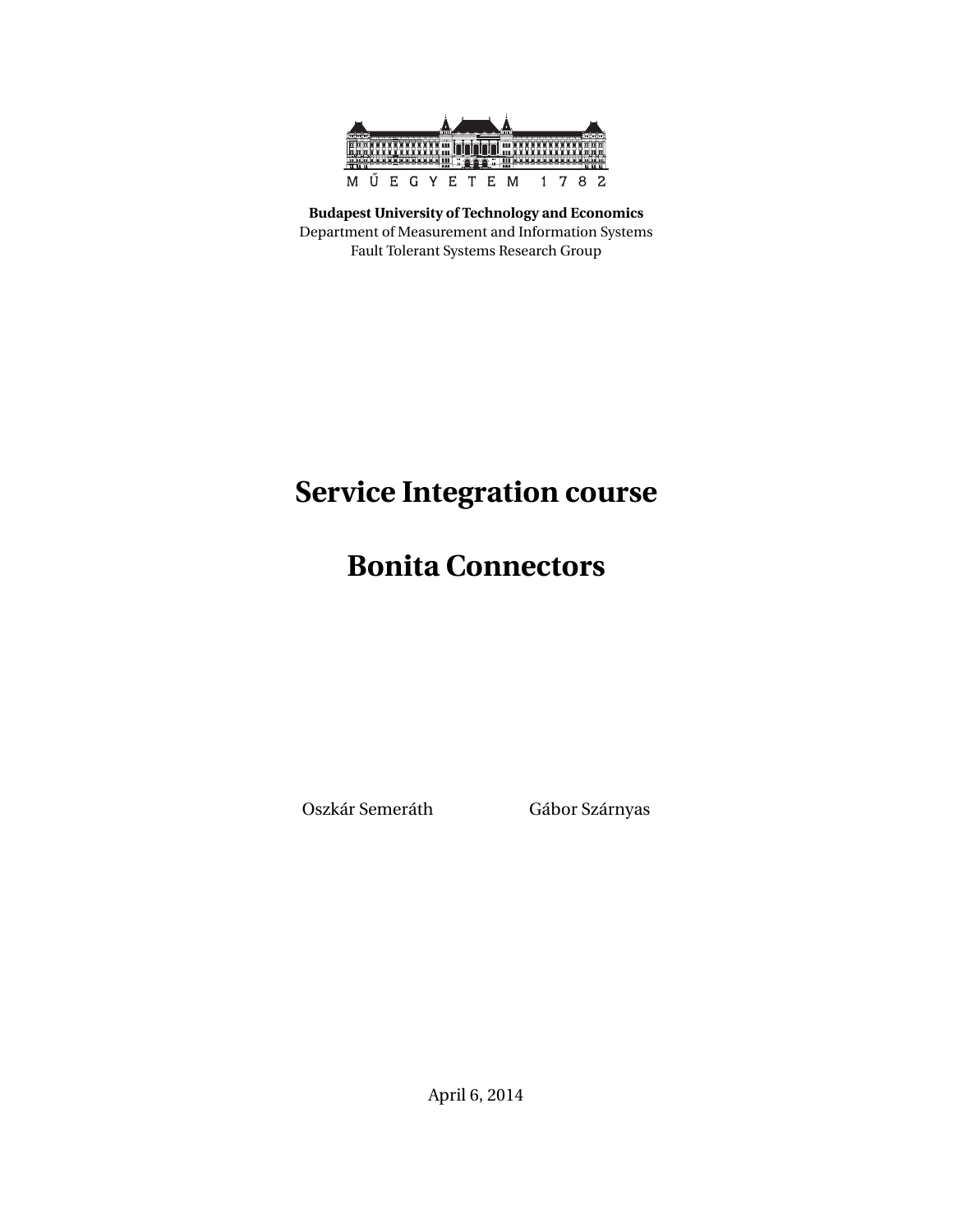# **Contents**

|  | 1 Integrating Bonita |  |  |  |  |
|--|----------------------|--|--|--|--|
|  |                      |  |  |  |  |
|  |                      |  |  |  |  |
|  |                      |  |  |  |  |
|  |                      |  |  |  |  |
|  |                      |  |  |  |  |
|  |                      |  |  |  |  |
|  |                      |  |  |  |  |
|  |                      |  |  |  |  |
|  |                      |  |  |  |  |
|  |                      |  |  |  |  |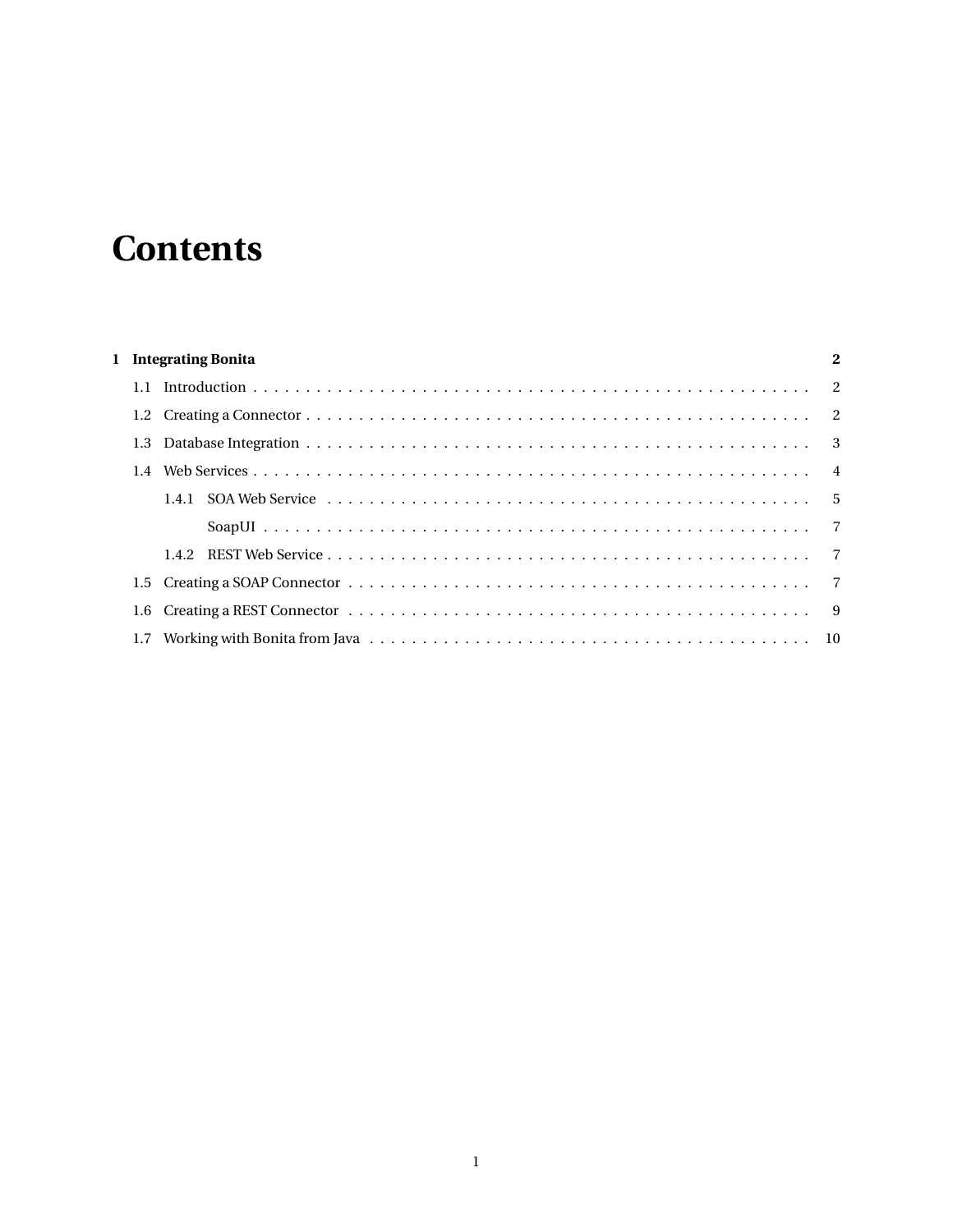### <span id="page-2-0"></span>**Chapter 1**

# **Integrating Bonita**

Source code snippets and URLs are available in [https://svn.inf.mit.bme.hu/edu/trunk/mdsd/handout/public/](https://svn.inf.mit.bme.hu/edu/trunk/mdsd/handout/public/2014/) [2014/.](https://svn.inf.mit.bme.hu/edu/trunk/mdsd/handout/public/2014/)

A detailed guide in Hungarian is available in [https://njszt.hu/sites/default/files/Informatikai-Navigator-10.pdf.](https://njszt.hu/sites/default/files/Informatikai-Navigator-10.pdf)

#### <span id="page-2-1"></span>**1.1 Introduction**

- 1. Start the **Bonita BPM Community** application and choose the **ApplicationStore (1.0)** process.
- 2. Start the workflow and inspect it. The **Show the application names** step shows the applications available in our application store. Currently this list is generated by the Groovy connector of the **Download the application names** task.
- 3. Go to the **Connectors** of the **Download the application names** task and delete the Groovy connector.

#### <span id="page-2-2"></span>**1.2 Creating a Connector**

- 1. A connector consist of a **definition** (interface) and an implementation.
- 2. First, define the **definition**. Go to **Development | Connectors | New Definition...**. Set the **Definition id** to ApplicationConnector and the **Category** to **Script**. Click **Next**, **Next**. On the the **Output** page, click **Add...** \* and set the **Name** to applications and the **Type** to java.util.List. Click **Finish**.
- 3. Go to **Development | Connectors | New Implementation**. Pick the **ApplicationConnector** and set the package to hu.bme.mit.inf.sysint.
- 4. An Eclipse JDT-based Java editor will show up with the ApplicationConnectorImpl file. Edit the executeBusinessLogic method to get the following.

```
@Override
protected void executeBusinessLogic() throws ConnectorException {
  //Get access to the connector input parameters
  //WARNING : Set the output of the connector execution.
  //If outputs are not set, connector fails
 List<String> applications = new ArrayList<String>();
  applications.add("App1");
```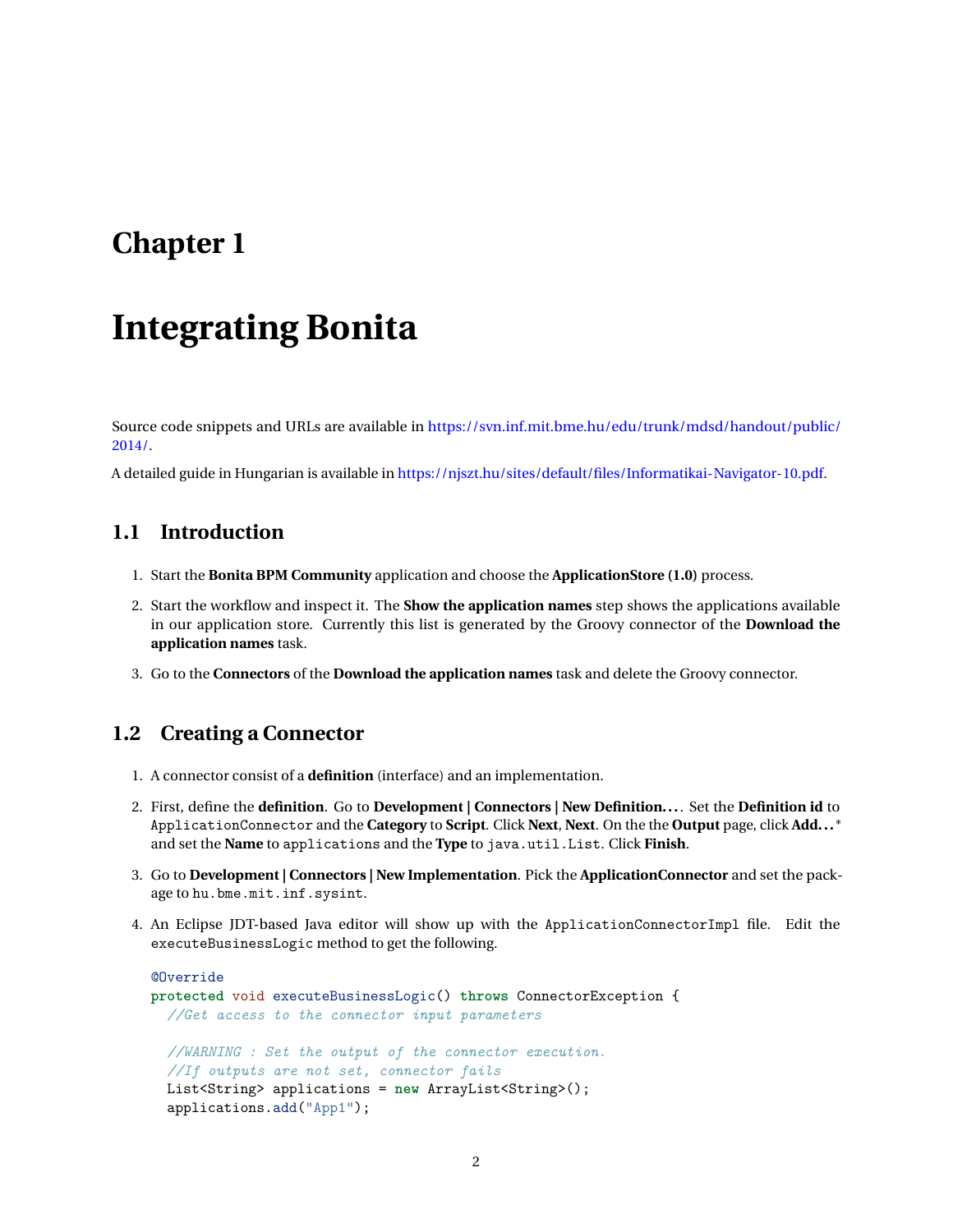```
applications.add("App2");
  setApplications(applications);
}
```
- 5. The connector can be tested in **Development | Connectors | Test connector**. Choose the **ApplicationConnector** and click **Test** and **OK**.
- 6. Add this connector to the **Download the application names** task. On the **Output operations** page, set that the **applications** variable takes the value of the **applications** output of the connector.
- 7. Delete the connector from the **Download the application names** task.
- 8. Test the workflow.

#### <span id="page-3-0"></span>**1.3 Database Integration**

| G Connectors                                                                                                                                                                                      | 冋<br>$\Box$                                                                                                                                                                                                                                                                                                                |  |  |  |  |  |
|---------------------------------------------------------------------------------------------------------------------------------------------------------------------------------------------------|----------------------------------------------------------------------------------------------------------------------------------------------------------------------------------------------------------------------------------------------------------------------------------------------------------------------------|--|--|--|--|--|
| <b>Add connectors</b><br>Select a connector definition from the list below                                                                                                                        |                                                                                                                                                                                                                                                                                                                            |  |  |  |  |  |
| type filter text                                                                                                                                                                                  | Display custom definitions only                                                                                                                                                                                                                                                                                            |  |  |  |  |  |
| ▴<br>Categories<br>ΑII<br>Alfresco<br>CMS<br>$\approx$ CRM<br>Ξ<br><b>Ball</b> Calendar<br>Database<br>Generic<br>Microsoft SQLServer<br>Oracle<br>Others<br><b>W</b> PostgreSQL<br>⊾ erp<br>LDAP | <b>Connector definitions</b><br>AS AS400 JDBC 4 database query<br>082 DB2 9.7 JDBC 4 database query<br>H2 1.3 JDBC 4 database query<br>HSQL 2.2 JDBC 4 database query<br>Informix 11 JDBC 4 database query<br>mm Ingres 10.1 JDBC 4 database query<br>MySQL 5.5 JDBC 4 database query<br>Teradata 14 JDBC 4 database query |  |  |  |  |  |
| Definition version<br>1.0.0<br>Description<br>Execute a query on a MySQL 5.5 database using a JDBC 4 connection                                                                                   |                                                                                                                                                                                                                                                                                                                            |  |  |  |  |  |
| Next<br>< Back<br>Cancel<br>Finish                                                                                                                                                                |                                                                                                                                                                                                                                                                                                                            |  |  |  |  |  |

Figure 1.1: Database connector configuration

1. In this section, we integrate our workflow with a MySQL database. Start the **MySQL Workbench 6.0 CE** application.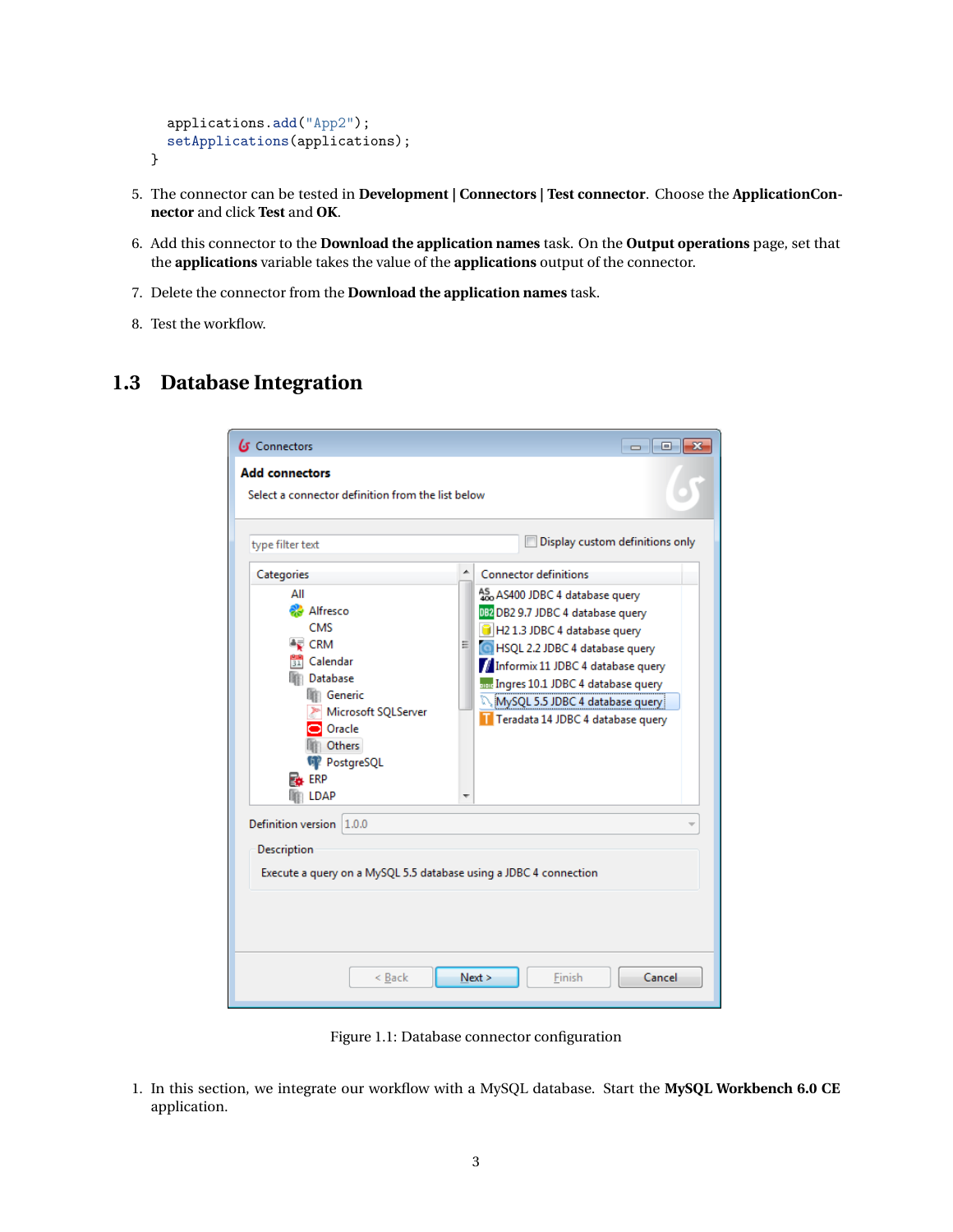- 2. Choose the **SQL development** section and select the **applications** database.
- 3. The username and password are both root.
- 4. An SQL development environment will appear. We have created a database table for the workflow: select the **application** table in the **applications** database, **right click** and select **Select Rows - Limit 1000**.
- 5. The query and the results will appear with the applications Flashlight, News and Weather.
- 6. Go back to **Bonita**. Select the **Download the application names** task and add a **MySQL 5.5 JDBC4 database query** connector. Name it MySQLConnector and click **Next**.
- 7. On the **Database access information** page, set the following and click **Next**:
	- Driver: com.mysql.jdbc.Driver
	- URL: jdbc:mysql://localhost:3306/applications
	- Username: root
	- Password: root
- 8. On the **Enter query** page, use the **Switch editor** button to switch to a single line editor (defining a **Constant** expression). Else you would get an error message (*Unsupported expression type for testing: . . .*).

Set the **Query or Batch Script** field in the next page:

**SELECT** \* **FROM** application;

- 9. Click **Test configuration**. It will throw the following error: **java.lang.reflect.InvocationTargetException org.bonitasoft.engine.exception.BonitaRuntimeException: java.lang.ClassCastException: com.mysql.jdbc.JDBC4ResultSet cannot be cast to java.io.Serializable**. The reason for this is that we first have to process the **JDBC4ResultSet** object to a serializable representation.
- 10. On the **Output operations definition page** set that the **applications** variable takes the value of a Groovy script. The content of the script is the following:

```
def res = []while (resultset.next()) {
  res.add(resultset.getString("name"))
}
res
```
Set the return type to java.util.List

11. Use the **Back** button and press **Test**. The connector should work now and list the applications available in the database.

#### <span id="page-4-0"></span>**1.4 Web Services**

- 1. You can start the Tomcat server with the Start Tomcat shortcut on the Desktop. The WAR files in the C:\tomcat\webapps directory are deployed.
- 2. You may wish to set the port configuration of the server in the server.xml. In the laboratory, we used the following configuration: Connector port="80" protocol="HTTP/1.1", Connector port="89" protocol="AJP/1.3".)
- 3. On the Tomcat server, you have two web applications available: a JAX-WS SOA web service and a JAX-RS REST web service. Both offer the same functionality: they generate an arbitrary number of Application objects.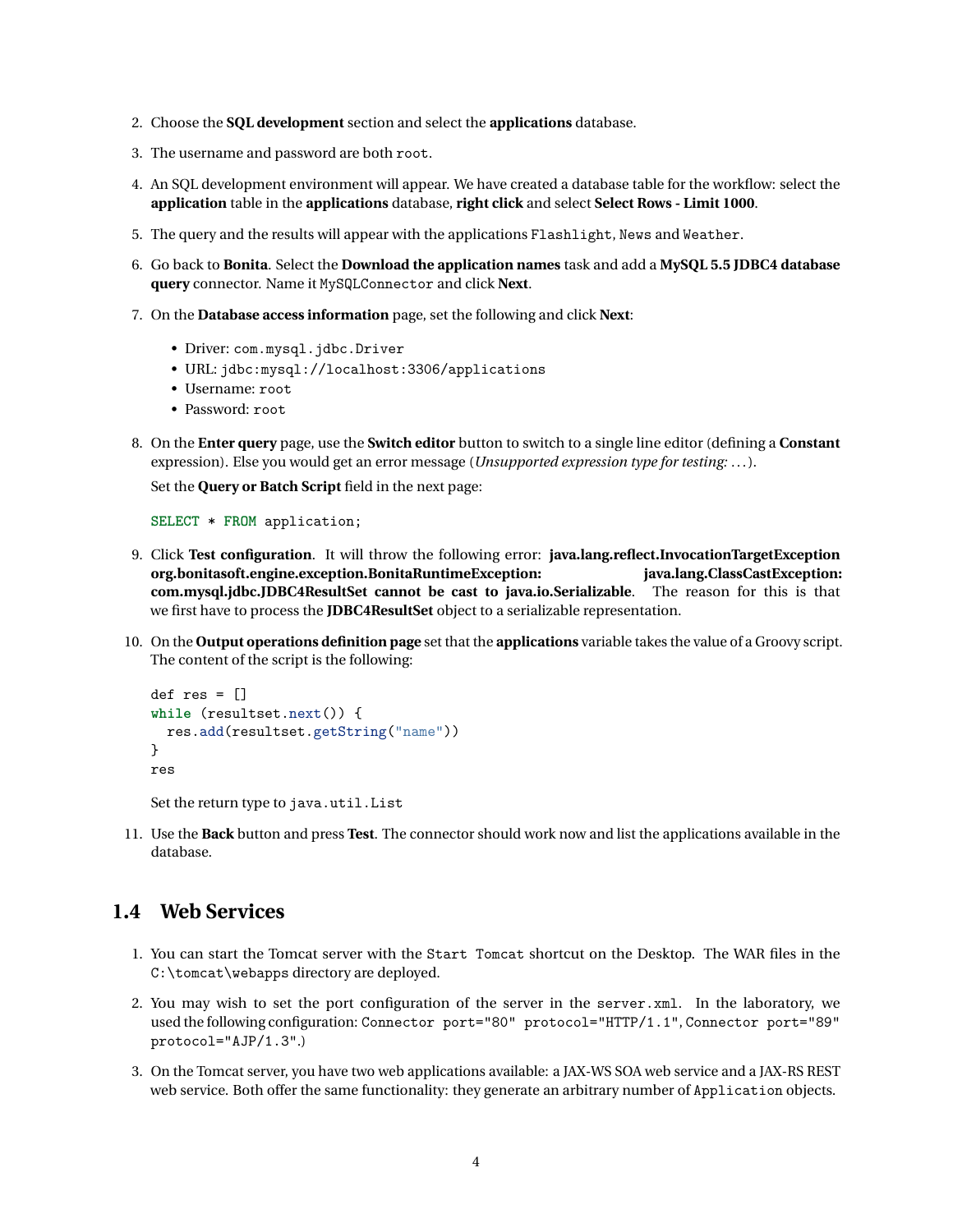#### <span id="page-5-0"></span>**1.4.1 SOA Web Service**

To test the SOA web service, open the **Google Chrome** browser and start the **Advanced REST Client** plug-in. Set the **URL** to <http://localhost:80/appstore-ws/services/ApplicationManager> and the **HTTP method** to **POST**. Add a header field SOAPAction (with an empty value) to the **Headers**. Paste the following code to the **Payload** field.

```
<?xml version="1.0" encoding="UTF-8" standalone="no"?>
<soapenv:Envelope xmlns:soapenv="http://schemas.xmlsoap.org/soap/envelope/"
  xmlns:xsd="http://www.w3.org/2001/XMLSchema"
  xmlns:xsi="http://www.w3.org/2001/XMLSchema-instance">
  <soapenv:Body>
    <generateApplications xmlns="http://ws.server.appstore.inf.mit.bme.hu">
      <count>20</count>
    </generateApplications>
  </soapenv:Body>
</soapenv:Envelope>
```
*Notes:* we can generate the SOA envelope with the **Eclipse WTP platform**. If you generate the client (as seen in the *web service laboratory*), you can observe the SOA envelope in the **TCP/IP monitor**.

| WebService SOAP 1.2 (1.0.0)<br>$\begin{array}{c c c c c c} \hline \multicolumn{3}{c }{\mathbf{C}} & \multicolumn{3}{c }{\mathbf{C}} & \multicolumn{3}{c }{\mathbf{X}} \\\hline \multicolumn{3}{c }{\mathbf{C}} & \multicolumn{3}{c }{\mathbf{C}} & \multicolumn{3}{c }{\mathbf{S}} & \multicolumn{3}{c }{\mathbf{X}} \\\hline \multicolumn{3}{c }{\mathbf{C}} & \multicolumn{3}{c }{\mathbf{C}} & \multicolumn{3}{c }{\mathbf{S}} & \multicolumn{3}{c }{\mathbf{S}} \\\hline \multicolumn$ |        |  |  |  |  |  |
|--------------------------------------------------------------------------------------------------------------------------------------------------------------------------------------------------------------------------------------------------------------------------------------------------------------------------------------------------------------------------------------------------------------------------------------------------------------------------------------------|--------|--|--|--|--|--|
| <b>Connection parameters</b>                                                                                                                                                                                                                                                                                                                                                                                                                                                               |        |  |  |  |  |  |
| Enter the webservice connection information                                                                                                                                                                                                                                                                                                                                                                                                                                                |        |  |  |  |  |  |
|                                                                                                                                                                                                                                                                                                                                                                                                                                                                                            |        |  |  |  |  |  |
| Username i                                                                                                                                                                                                                                                                                                                                                                                                                                                                                 |        |  |  |  |  |  |
| Password i                                                                                                                                                                                                                                                                                                                                                                                                                                                                                 |        |  |  |  |  |  |
| Service NS * i<br>http://localhost:80/appstore-ws/services/Applicationl                                                                                                                                                                                                                                                                                                                                                                                                                    |        |  |  |  |  |  |
| Service name* i ApplicationManagerService                                                                                                                                                                                                                                                                                                                                                                                                                                                  |        |  |  |  |  |  |
|                                                                                                                                                                                                                                                                                                                                                                                                                                                                                            |        |  |  |  |  |  |
|                                                                                                                                                                                                                                                                                                                                                                                                                                                                                            |        |  |  |  |  |  |
|                                                                                                                                                                                                                                                                                                                                                                                                                                                                                            |        |  |  |  |  |  |
|                                                                                                                                                                                                                                                                                                                                                                                                                                                                                            |        |  |  |  |  |  |
|                                                                                                                                                                                                                                                                                                                                                                                                                                                                                            |        |  |  |  |  |  |
|                                                                                                                                                                                                                                                                                                                                                                                                                                                                                            |        |  |  |  |  |  |
|                                                                                                                                                                                                                                                                                                                                                                                                                                                                                            |        |  |  |  |  |  |
|                                                                                                                                                                                                                                                                                                                                                                                                                                                                                            |        |  |  |  |  |  |
|                                                                                                                                                                                                                                                                                                                                                                                                                                                                                            |        |  |  |  |  |  |
|                                                                                                                                                                                                                                                                                                                                                                                                                                                                                            |        |  |  |  |  |  |
|                                                                                                                                                                                                                                                                                                                                                                                                                                                                                            |        |  |  |  |  |  |
| $\leq$ Back<br>Finish<br>Next ><br>Load Save Test                                                                                                                                                                                                                                                                                                                                                                                                                                          | Cancel |  |  |  |  |  |

Figure 1.2: SOA web service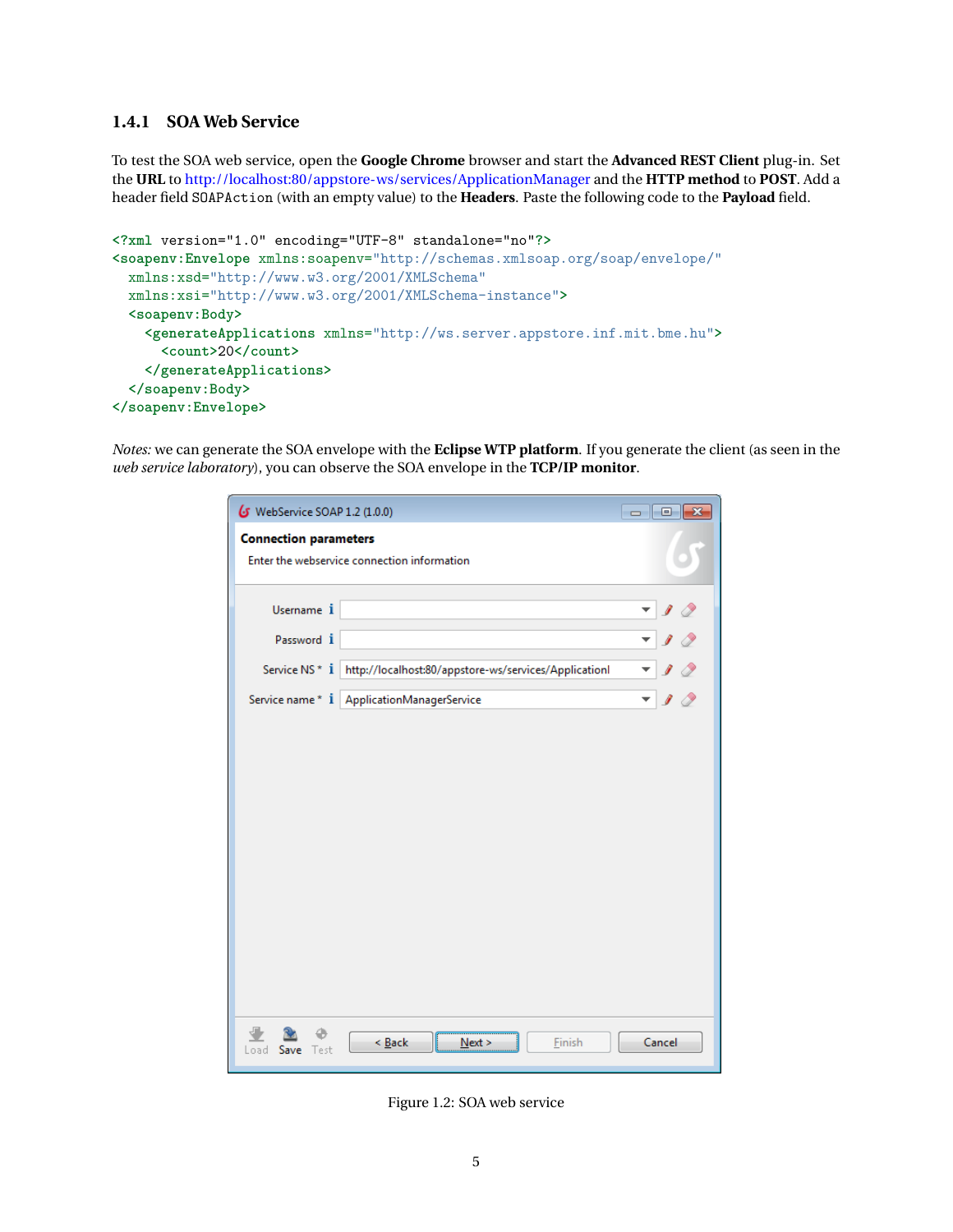| <b>6</b> WebService SOAP 1.2 (1.0.0)     |                                                                                                                                                                                                                                                 | <u>- 19</u>   |  |  |  |  |  |
|------------------------------------------|-------------------------------------------------------------------------------------------------------------------------------------------------------------------------------------------------------------------------------------------------|---------------|--|--|--|--|--|
| <b>Request parameters</b>                |                                                                                                                                                                                                                                                 |               |  |  |  |  |  |
| Enter the WebService request information |                                                                                                                                                                                                                                                 |               |  |  |  |  |  |
|                                          |                                                                                                                                                                                                                                                 |               |  |  |  |  |  |
| SOAP action 1                            |                                                                                                                                                                                                                                                 |               |  |  |  |  |  |
| Port name* i                             | <b>ApplicationManager</b>                                                                                                                                                                                                                       |               |  |  |  |  |  |
| End point address * i                    | http://localhost:80/appstore-ws/services/Application                                                                                                                                                                                            |               |  |  |  |  |  |
| Binding $*$ $i$                          | http://schemas.xmlsoap.org/wsdl/soap/                                                                                                                                                                                                           |               |  |  |  |  |  |
| Envelope*                                | <soapenv:Envelope xmlns:soapenv="http://schemas.xmlsoap.or <<br> <soapenv:header></soapenv:header><br><soapenv:body><br/><ws:generateapplications><br/><ws:count>10</ws:count><br/></ws:generateapplications><br/></soapenv:body><br><br>Ш<br>∢ |               |  |  |  |  |  |
|                                          |                                                                                                                                                                                                                                                 | Switch editor |  |  |  |  |  |
|                                          |                                                                                                                                                                                                                                                 |               |  |  |  |  |  |
|                                          |                                                                                                                                                                                                                                                 |               |  |  |  |  |  |
| Test<br>Save<br>.oad                     | Finish<br>$\leq$ Back<br>Next >                                                                                                                                                                                                                 | Cancel        |  |  |  |  |  |

Figure 1.3: SOA web service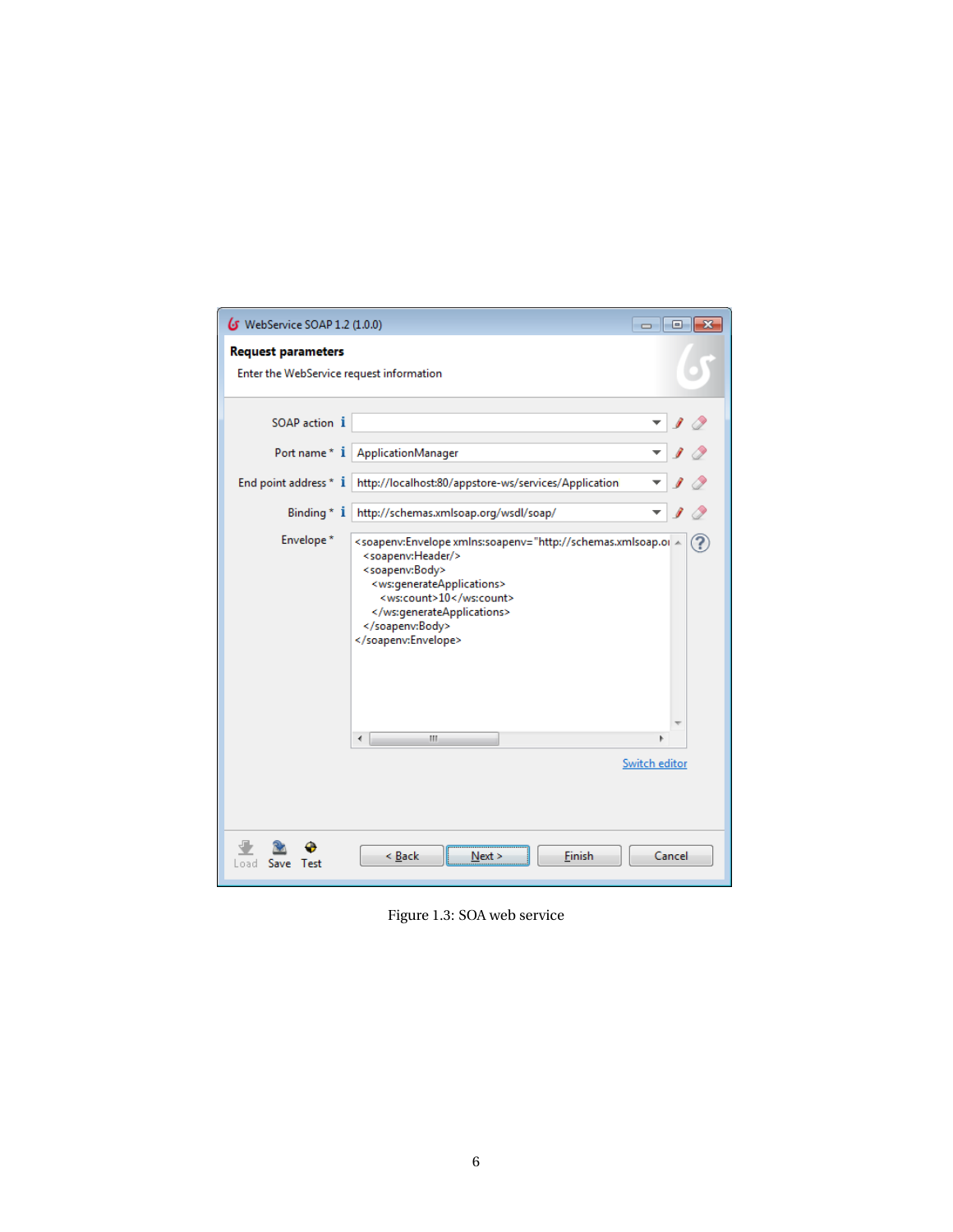#### <span id="page-7-0"></span>**SoapUI**

SoapUI [\(http://www.soapui.org/\)](http://www.soapui.org/) is a tool capable of generating SOA envelopes from the WSDL file.

Just create a **New SOAP Project**, add the ApplicationManager.wsdl WSDL file as **Initial WSDL**. Tick **Create Requests** and click **OK**. The SOA envelope will be generated.



Figure 1.4: SOA web service

#### <span id="page-7-1"></span>**1.4.2 REST Web Service**

To observe the REST web service, simply visit [http://localhost:80/appstore-rest/rest/applicationmanager/generate/](http://localhost:80/appstore-rest/rest/applicationmanager/generate/20) [20.](http://localhost:80/appstore-rest/rest/applicationmanager/generate/20)

#### <span id="page-7-2"></span>**1.5 Creating a SOAP Connector**

- 1. Go to **Connectors**, **Add...** and add a **SOAP Web Services | WebService SOAP 1.2** and name it ApplicationRestConnector.
	- Service NS: http://localhost:80/appstore-ws/services/ApplicationManager
	- Service name: ApplicationManagerService
	- Port name: ApplicationManager
	- End point address: as above, http://localhost:80/appstore-ws/services/ApplicationManager
	- Binding: http://www.w3.org/2003/05/soap/bindings/HTTP/
	- Envelope: same XML as above.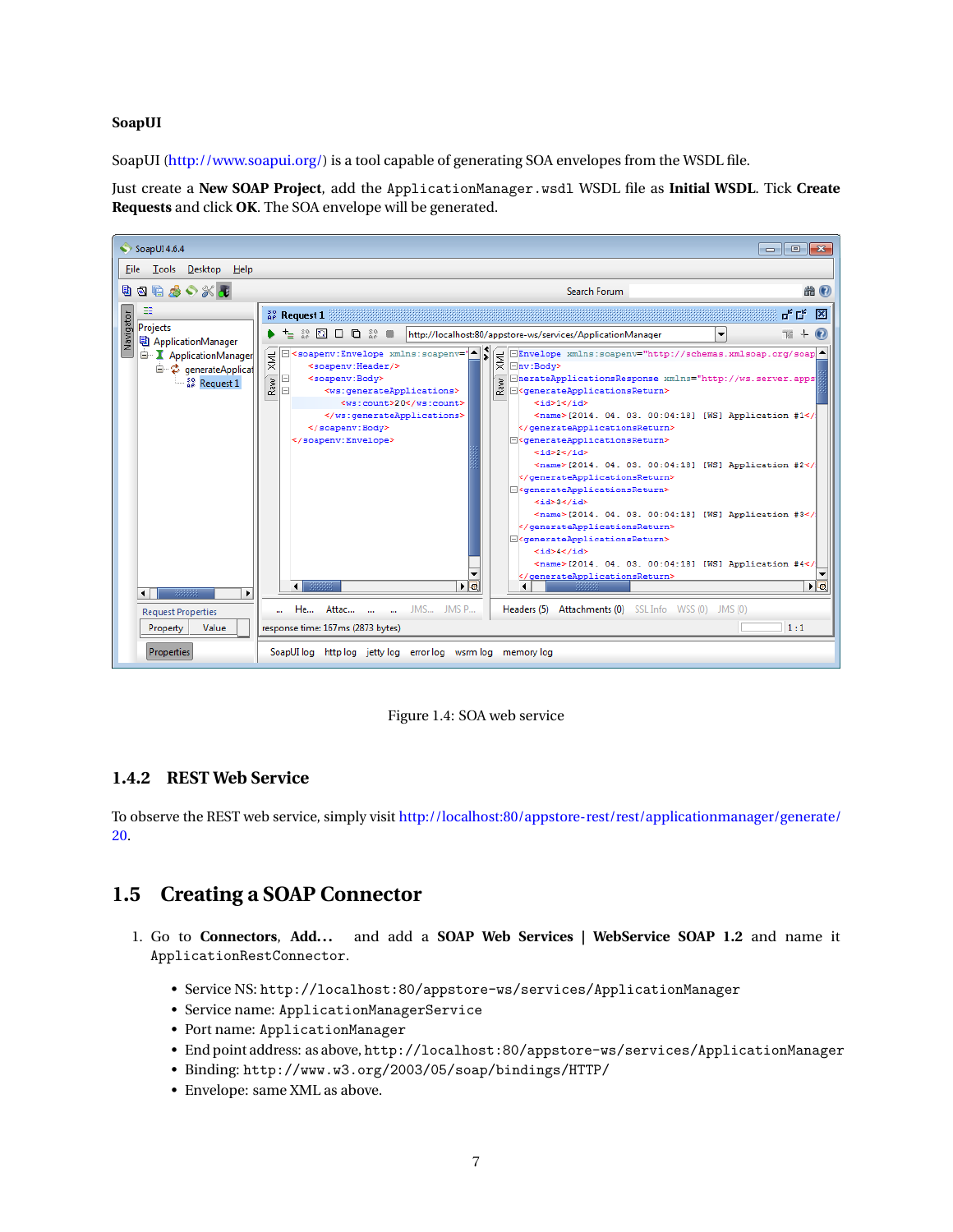| $\Box$<br>x<br>$\Rightarrow$<br>A Advanced Rest Client App X                         |                                                                                                                                                                                                                                                                                                                                                                                                              |                       |  |  |  |  |  |  |
|--------------------------------------------------------------------------------------|--------------------------------------------------------------------------------------------------------------------------------------------------------------------------------------------------------------------------------------------------------------------------------------------------------------------------------------------------------------------------------------------------------------|-----------------------|--|--|--|--|--|--|
| ☆<br>C<br>htchrome-extension://hgmloofddffdnphfgcellkdfbfbjeloo/RestClient.html<br>Ξ |                                                                                                                                                                                                                                                                                                                                                                                                              |                       |  |  |  |  |  |  |
| <b>Advanced Rest</b><br>Client                                                       | [Unnamed]                                                                                                                                                                                                                                                                                                                                                                                                    | <b>A</b> Save<br>Open |  |  |  |  |  |  |
|                                                                                      | Þ<br>http://localhost:80/appstore-ws/services/ApplicationManager                                                                                                                                                                                                                                                                                                                                             |                       |  |  |  |  |  |  |
| O GET © POST O PUT O PATCH O DELETE O HEAD O OPTIONS O Other<br>Request              |                                                                                                                                                                                                                                                                                                                                                                                                              |                       |  |  |  |  |  |  |
| Socket                                                                               | Raw<br>Form<br><b>Headers</b>                                                                                                                                                                                                                                                                                                                                                                                |                       |  |  |  |  |  |  |
| Projects                                                                             | Add new header                                                                                                                                                                                                                                                                                                                                                                                               |                       |  |  |  |  |  |  |
| Saved                                                                                | SOAPAction<br>value                                                                                                                                                                                                                                                                                                                                                                                          | x                     |  |  |  |  |  |  |
| History                                                                              |                                                                                                                                                                                                                                                                                                                                                                                                              |                       |  |  |  |  |  |  |
| Settings                                                                             |                                                                                                                                                                                                                                                                                                                                                                                                              |                       |  |  |  |  |  |  |
| About                                                                                | Raw<br>Form<br>Files (0)<br>Payload<br>Decode payload<br>Encode payload                                                                                                                                                                                                                                                                                                                                      |                       |  |  |  |  |  |  |
| Rate this<br>application $\blacktriangledown$<br>Donate                              | xml version="1.0" encoding="UTF-8" standalone="no"?<br><soapenv:envelope <br="" xmlns:soapenv="http://schemas.xmlsoap.org/soap/envelope/">xmlns:xsd="http://www.w3.org/2001/XMLSchema"<br/>xmlns:xsi="http://www.w3.org/2001/XMLSchema-instance"&gt;<br/><soapenv:body><br/><generateapplications xmlns="http://ws.server.appstore.inf.mit.bme.hu"></generateapplications></soapenv:body></soapenv:envelope> |                       |  |  |  |  |  |  |
|                                                                                      | application/xml<br>$\bullet$ Set "Content-Type" header to overwrite this value.                                                                                                                                                                                                                                                                                                                              |                       |  |  |  |  |  |  |
|                                                                                      |                                                                                                                                                                                                                                                                                                                                                                                                              | Clear<br>Send         |  |  |  |  |  |  |
|                                                                                      |                                                                                                                                                                                                                                                                                                                                                                                                              |                       |  |  |  |  |  |  |
|                                                                                      | <b>Status</b><br>200 OK Loading time: 27 ms                                                                                                                                                                                                                                                                                                                                                                  |                       |  |  |  |  |  |  |
|                                                                                      | Request<br>headers                                                                                                                                                                                                                                                                                                                                                                                           |                       |  |  |  |  |  |  |
|                                                                                      | Response<br>headers                                                                                                                                                                                                                                                                                                                                                                                          |                       |  |  |  |  |  |  |
|                                                                                      |                                                                                                                                                                                                                                                                                                                                                                                                              |                       |  |  |  |  |  |  |
|                                                                                      | <b>XML</b><br>Raw<br>Response                                                                                                                                                                                                                                                                                                                                                                                |                       |  |  |  |  |  |  |
|                                                                                      | Copy to clipboard Save as file<br>xml version="1.0" encoding="UTF-8" ?                                                                                                                                                                                                                                                                                                                                       |                       |  |  |  |  |  |  |
|                                                                                      | <soapenv:envelope><br/><soapenv:body></soapenv:body></soapenv:envelope>                                                                                                                                                                                                                                                                                                                                      |                       |  |  |  |  |  |  |
|                                                                                      | * <generateapplicationsresponse></generateapplicationsresponse>                                                                                                                                                                                                                                                                                                                                              |                       |  |  |  |  |  |  |
|                                                                                      | V <generateapplicationsreturn><br/><id>1</id></generateapplicationsreturn>                                                                                                                                                                                                                                                                                                                                   |                       |  |  |  |  |  |  |
|                                                                                      | <name>[2014. 04. 02. 23:35:36] [WS] Application #1</name><br>                                                                                                                                                                                                                                                                                                                                                |                       |  |  |  |  |  |  |
|                                                                                      | <generateapplicationsreturn></generateapplicationsreturn>                                                                                                                                                                                                                                                                                                                                                    |                       |  |  |  |  |  |  |

Figure 1.5: Using the **Advanced REST client** for accessing the REST service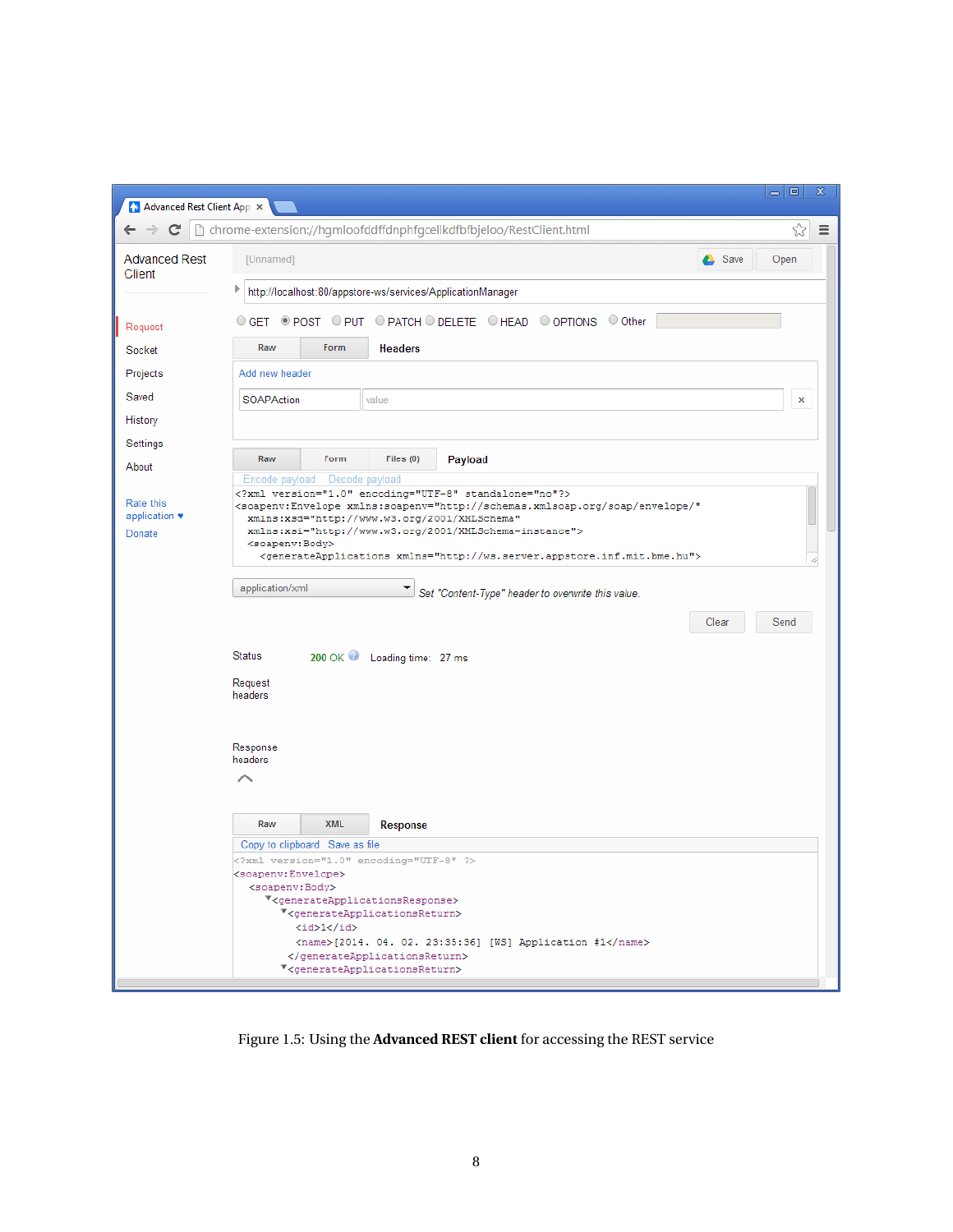- 2. If you encounter the following exception, change the envelope accordingly: *Caused by: com.sun.xml.internal.ws.protocol.soap.VersionMismatchException.: Couldn't create SOAP message. Expecting Envelope in namespace http://www.w3.org/2003/05/soap-envelope, but got http://schemas.xmlsoap.org/soap/envelope/ ( )*.
- 3. The exception indicates that the error is in the SecureWSConnector class. A quick web search will guide you to the source code of the class: [https://github.com/bonitasoft/bonita-connector-webservice/](https://github.com/bonitasoft/bonita-connector-webservice/blob/master/bonita-connector-webservice-impl/src/main/java/org/bonitasoft/connectors/ws/cxf/SecureWSConnector.java) [blob/master/bonita-connector-webservice-impl/src/main/java/org/bonitasoft/connectors/ws/cxf/](https://github.com/bonitasoft/bonita-connector-webservice/blob/master/bonita-connector-webservice-impl/src/main/java/org/bonitasoft/connectors/ws/cxf/SecureWSConnector.java) [SecureWSConnector.java.](https://github.com/bonitasoft/bonita-connector-webservice/blob/master/bonita-connector-webservice-impl/src/main/java/org/bonitasoft/connectors/ws/cxf/SecureWSConnector.java)
- 4. As of now, the error is unresolved. Please drop an email to the author if you have found the solution.

#### <span id="page-9-0"></span>**1.6 Creating a REST Connector**

- 1. Create a new implementation for the **ApplicationConnector** definition.
- 2. Edit the Java code to get the following:

```
@Override
protected void executeBusinessLogic() throws ConnectorException {
  ArrayList<String> results;
 URL url;
 try {
   url = new URL("http://localhost:80/appstore-rest/rest/applicationmanager/generate/3");
 } catch (MalformedURLException e1) {
    throw new ConnectorException(e1);
  }
 URLConnection connection;
  try {
    connection = url.openConnection();
   Document document = parseXmlDom(connection.getInputStream());
   results = new ArrayList<String>();
    NodeList apps = document.getElementsByTagName("applications").item(0)
        .getChildNodes();
    for (int i = 0; i < apps.getLength(); i++) {
      results.add(apps.item(i).getTextContent());
    }
  } catch (IOException e) {
    throw new ConnectorException(e);
 }
  setResults(results);
}
public static Document parseXmlDom(InputStream is) {
 Document document = null;
  try {
    // getting the default implementation of DOM builder
   DocumentBuilderFactory dbf = DocumentBuilderFactory.newInstance();
    dbf.setValidating(false);
    dbf.setIgnoringComments(true);
    dbf.setIgnoringElementContentWhitespace(true);
    dbf.setNamespaceAware(true);
    DocumentBuilder builder = dbf.newDocumentBuilder();
```